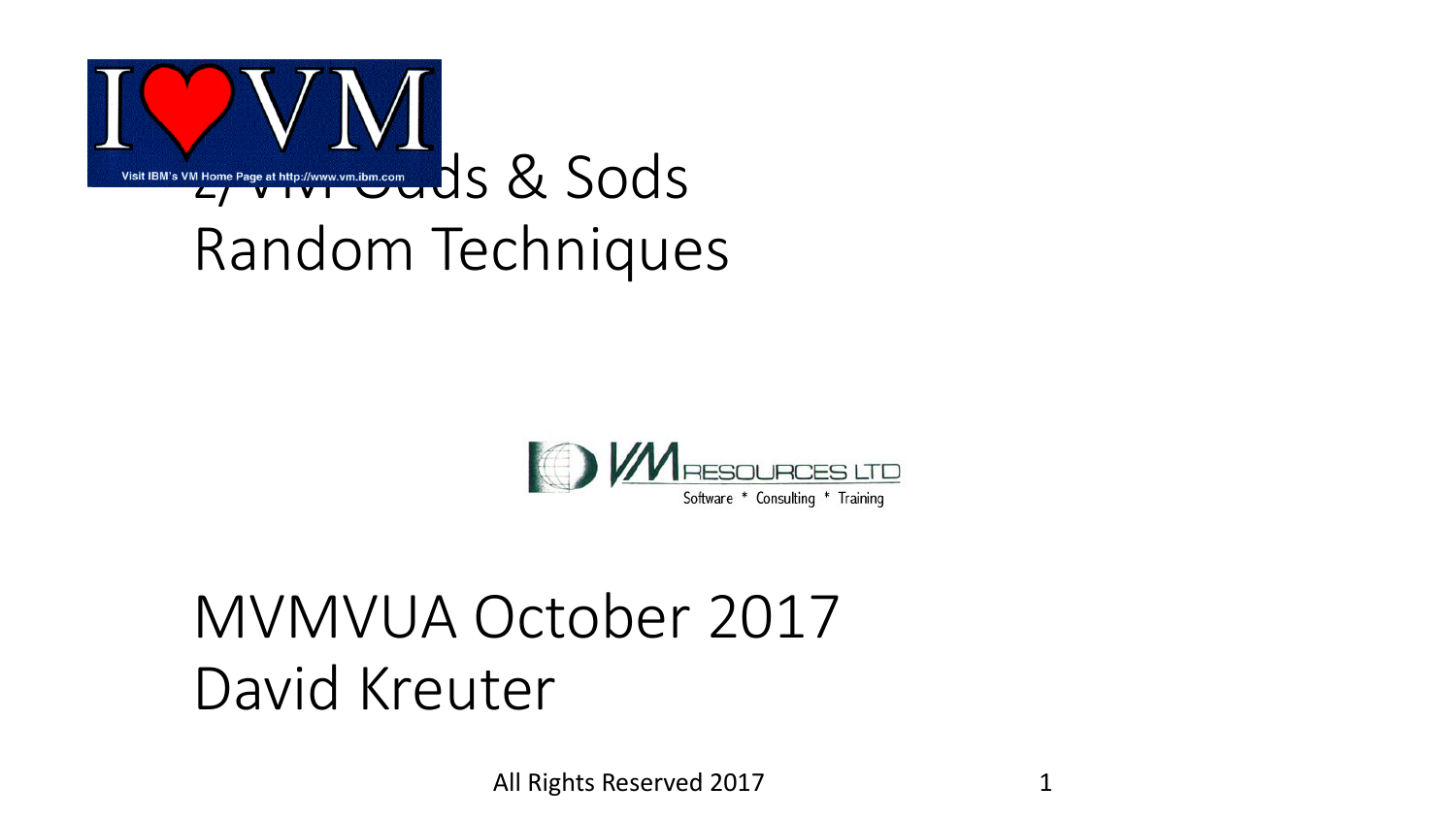

- You've made changes to TCPIP, now what?
	- MDISK mapping
	- AT command
	- FORCE and RESTART?
- Wild System Config Tricks
	- CP\_OWNED with RDEV
	- IMBED –SYSTEM-
	- MACPREFIX



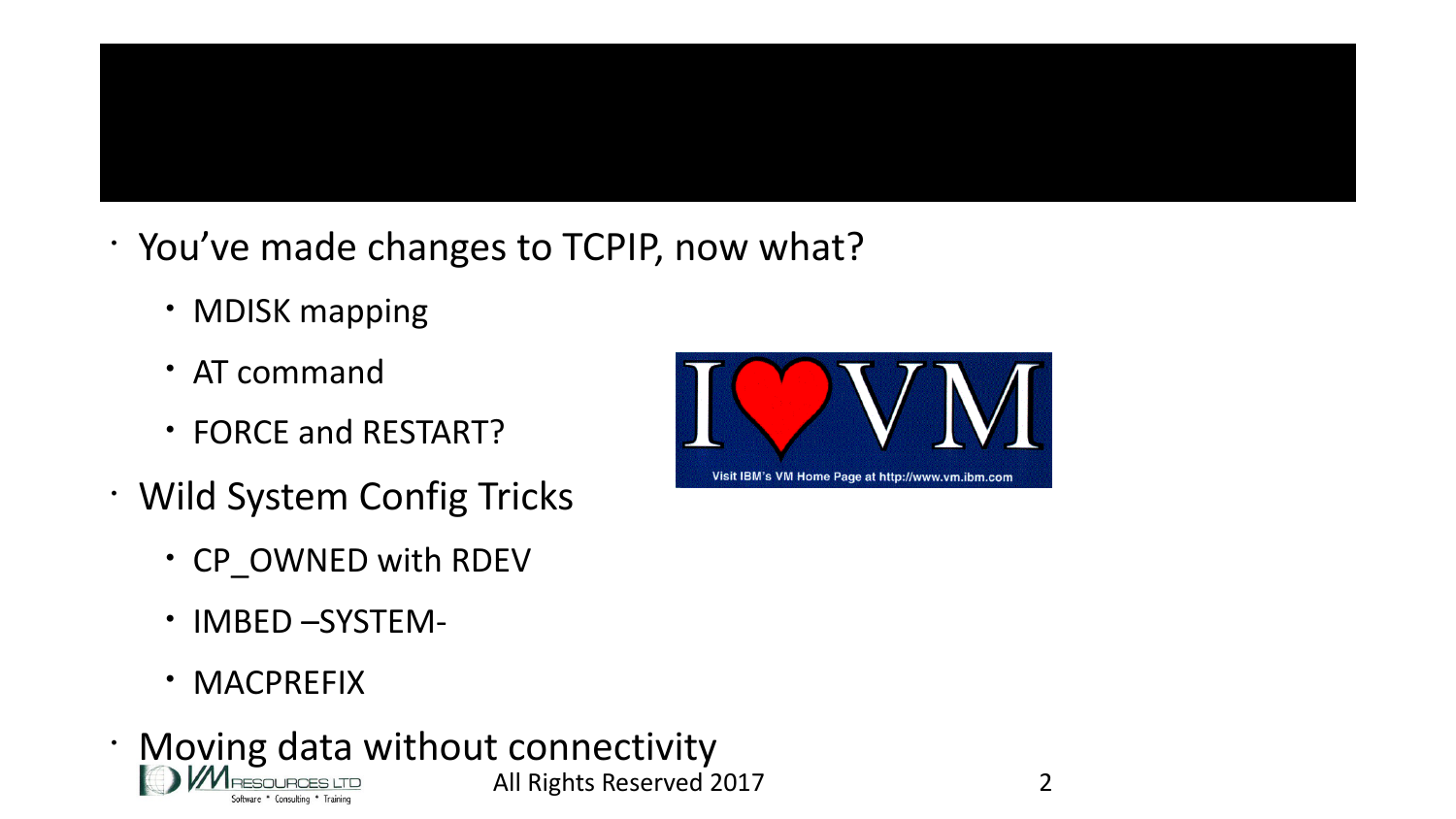

- These will work:
	- Additional TCPIP machine (not shown)
	- ICC or HMC (not shown)
	- DOTCP EXEC on TCPMAINT 191



## tet in TCPIP TCPIP profile.

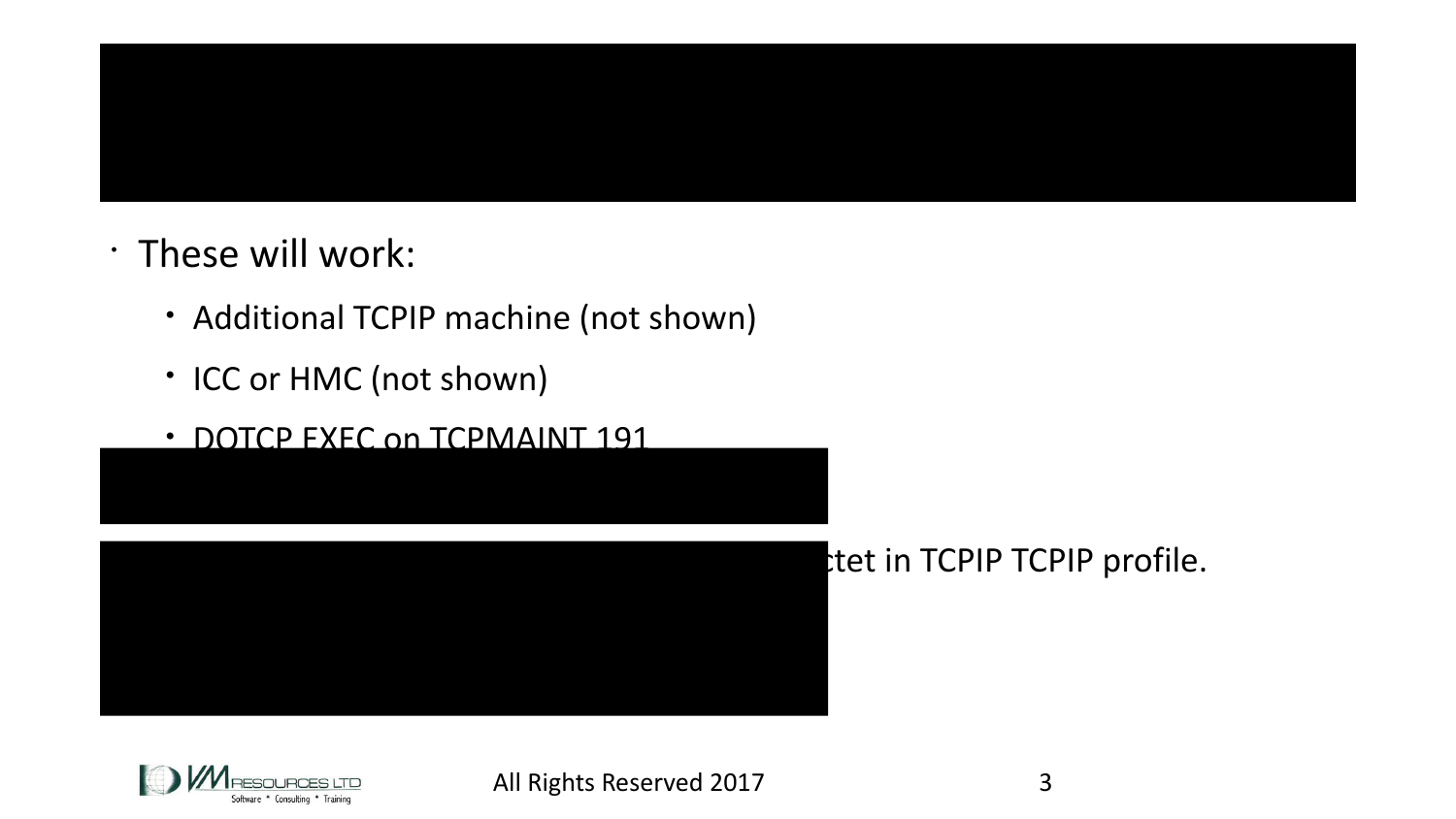



Both of these volumes contain minidisks used by their respective systems. Tools will map these minidisks on one LPAR (member) to another with the CP DEFINE MDISK command. MAINT requires the DEVMAINT OPTION.

Brilliant for tailoring and copying!

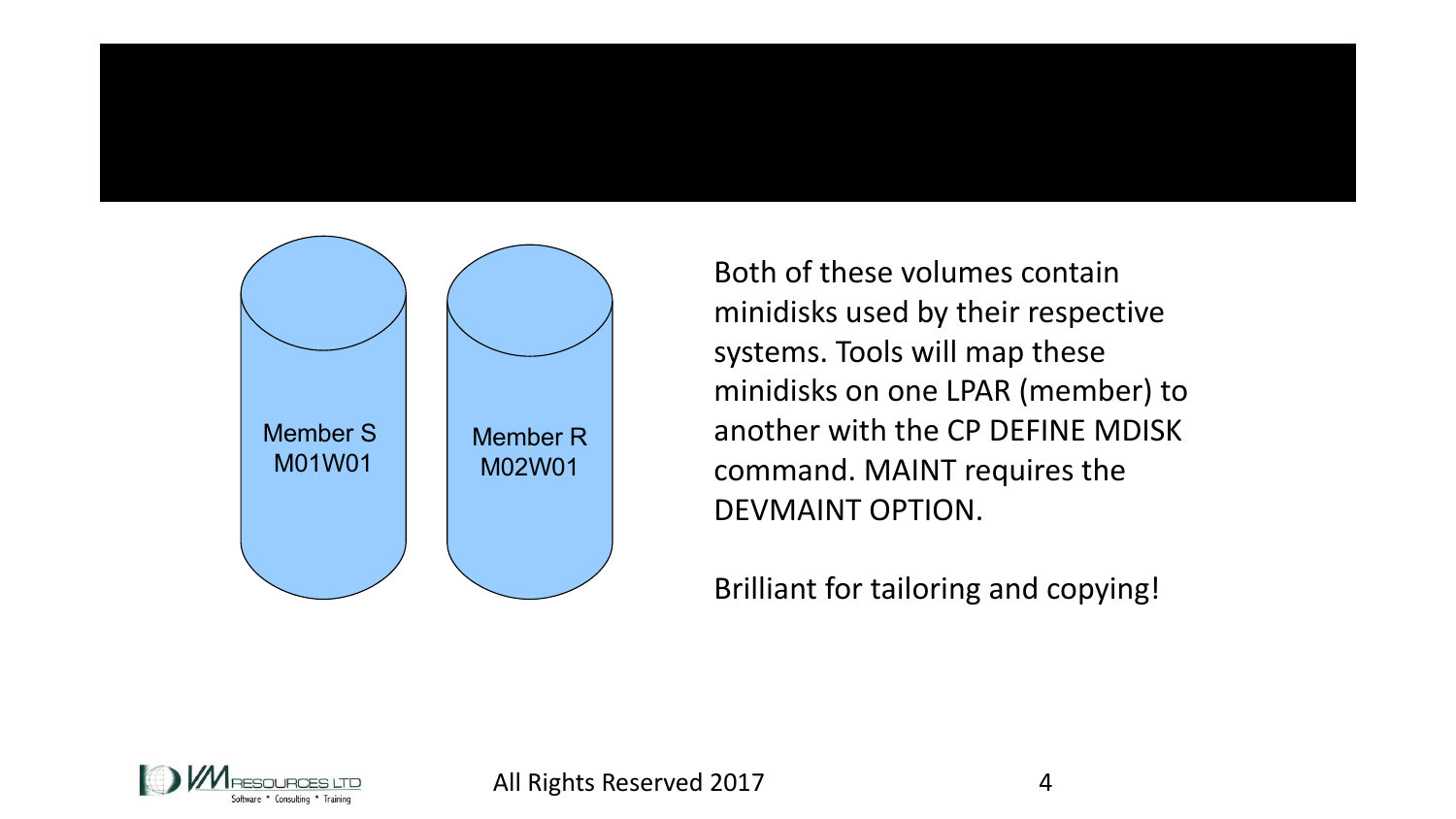

## USER DIRECT:



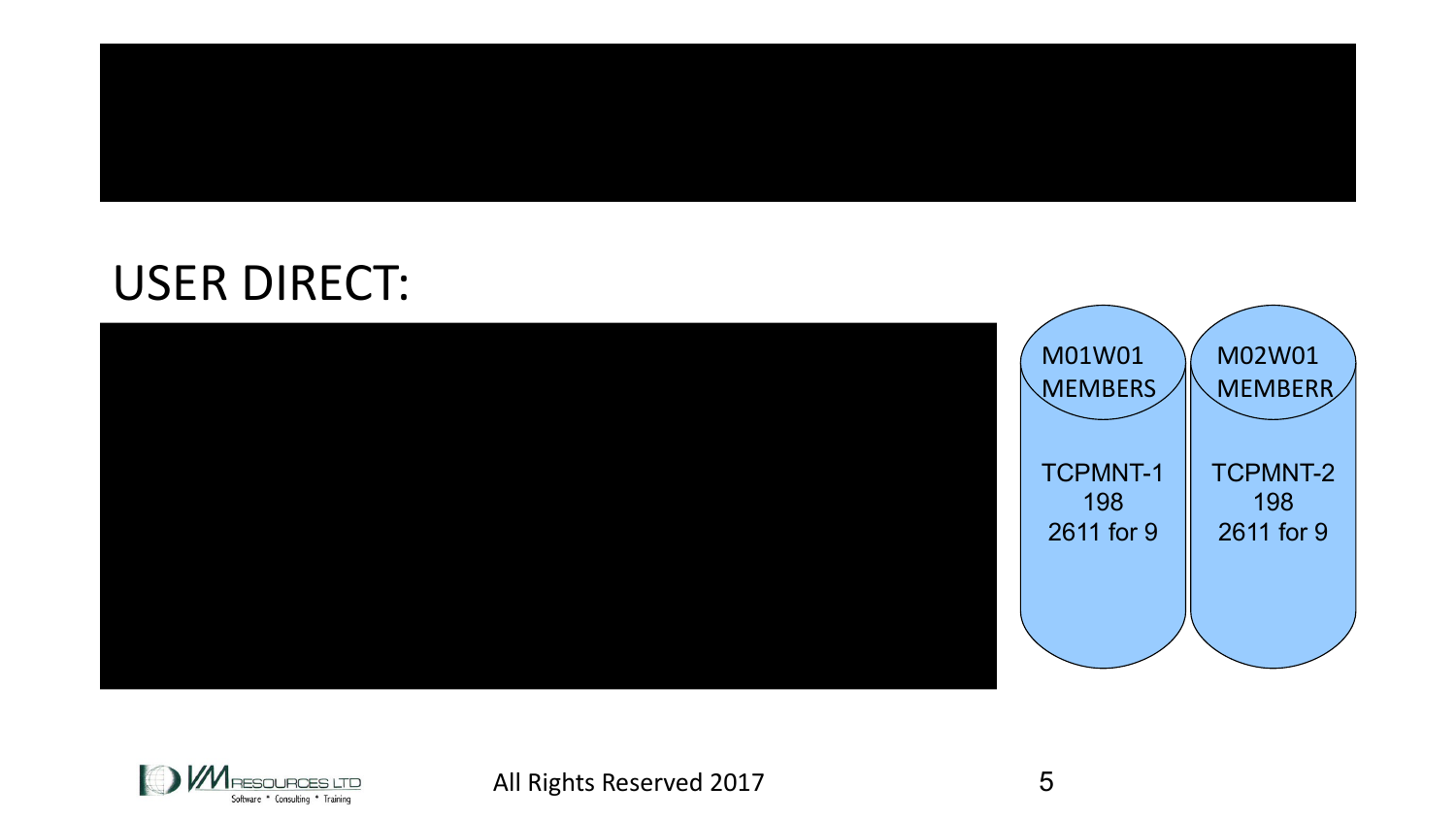# FROM MAINT on MEMBERS: CP DEFINE MDISK 2198 2611 9 M02W01 ACCESS 2198 J

### **WORK** VOLUME TCPMNT-2 198 is on cylinder 2611 for 9 cylinders on M02W01



FOR

M02W01

**MEMBERR**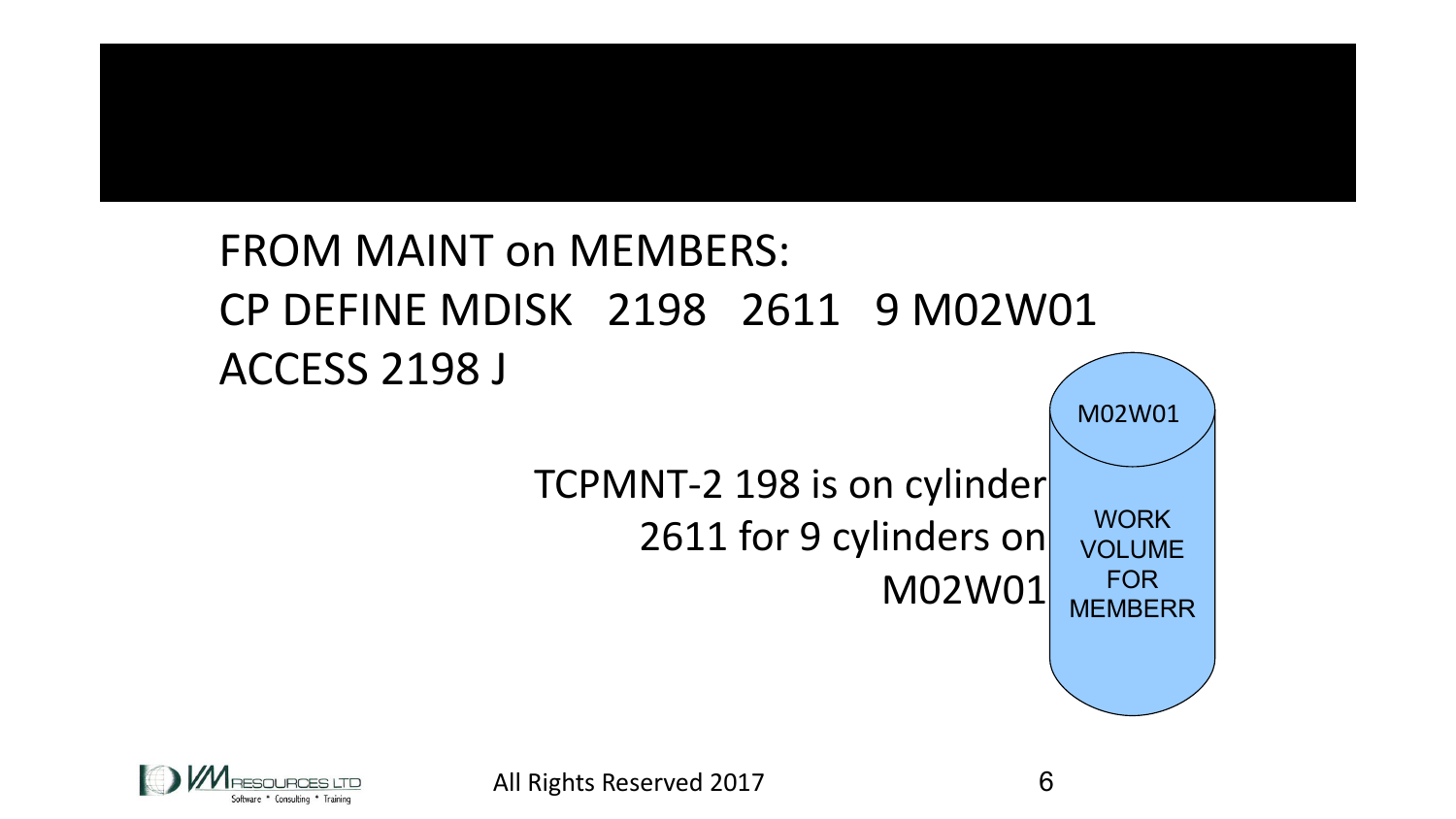- The DEFINE MDISK command is great.
	- Be careful to avoid inadvertent multi-writes (enemy of the SYSPROG)
- Remember where in the reference it says to not change IBM supplied MDISK locations? Go with that.
- Scenario:
	- Change an IP address in TCPIP TCPIP profile on other member.
	- Map the other members TCPMAINT 198.
		- $\cdot$  Extents are the same on a different volumes
	- Change it

**• AT command to FORCE XAUTOLG TCPIP on other member.**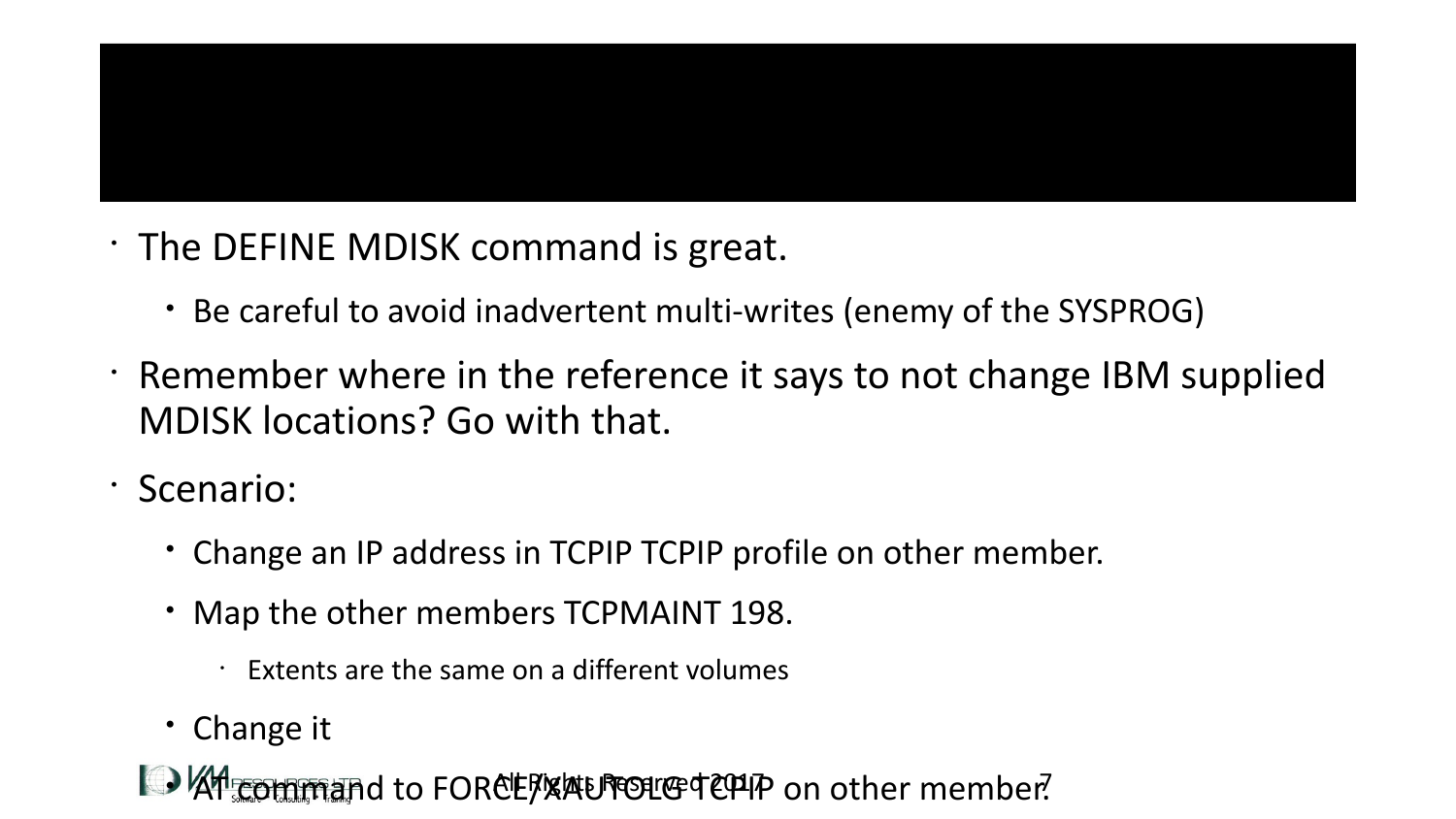



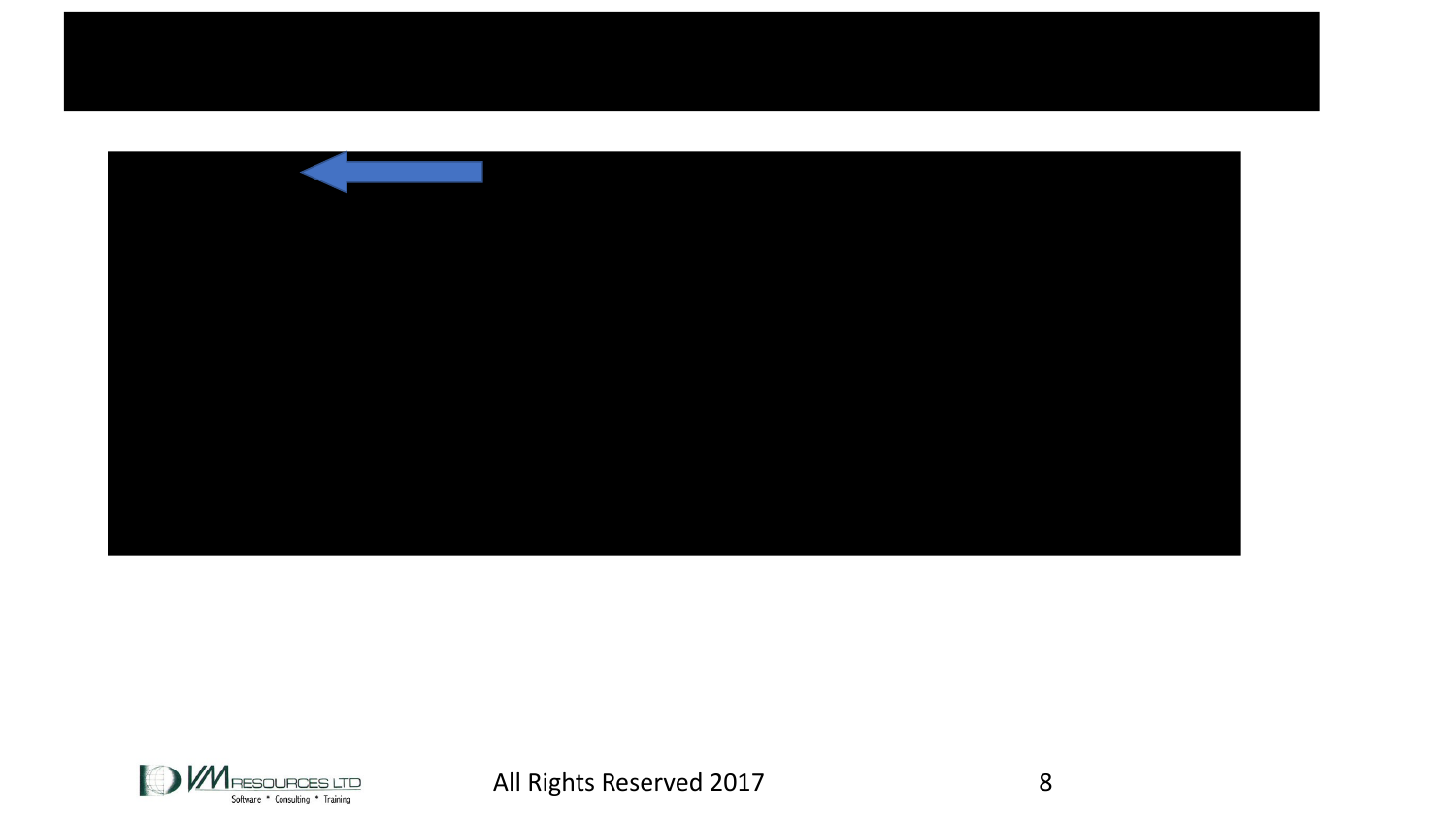



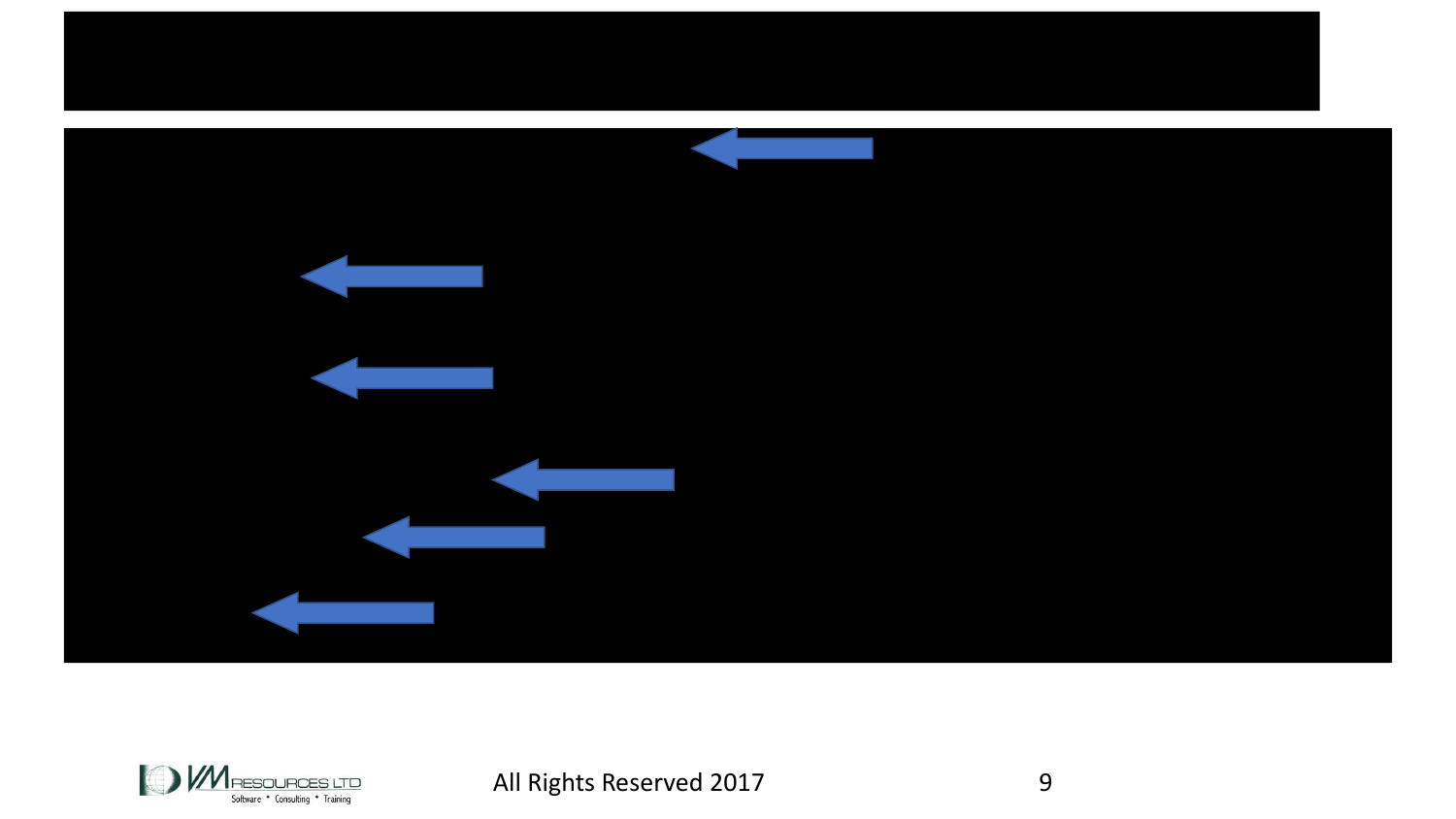

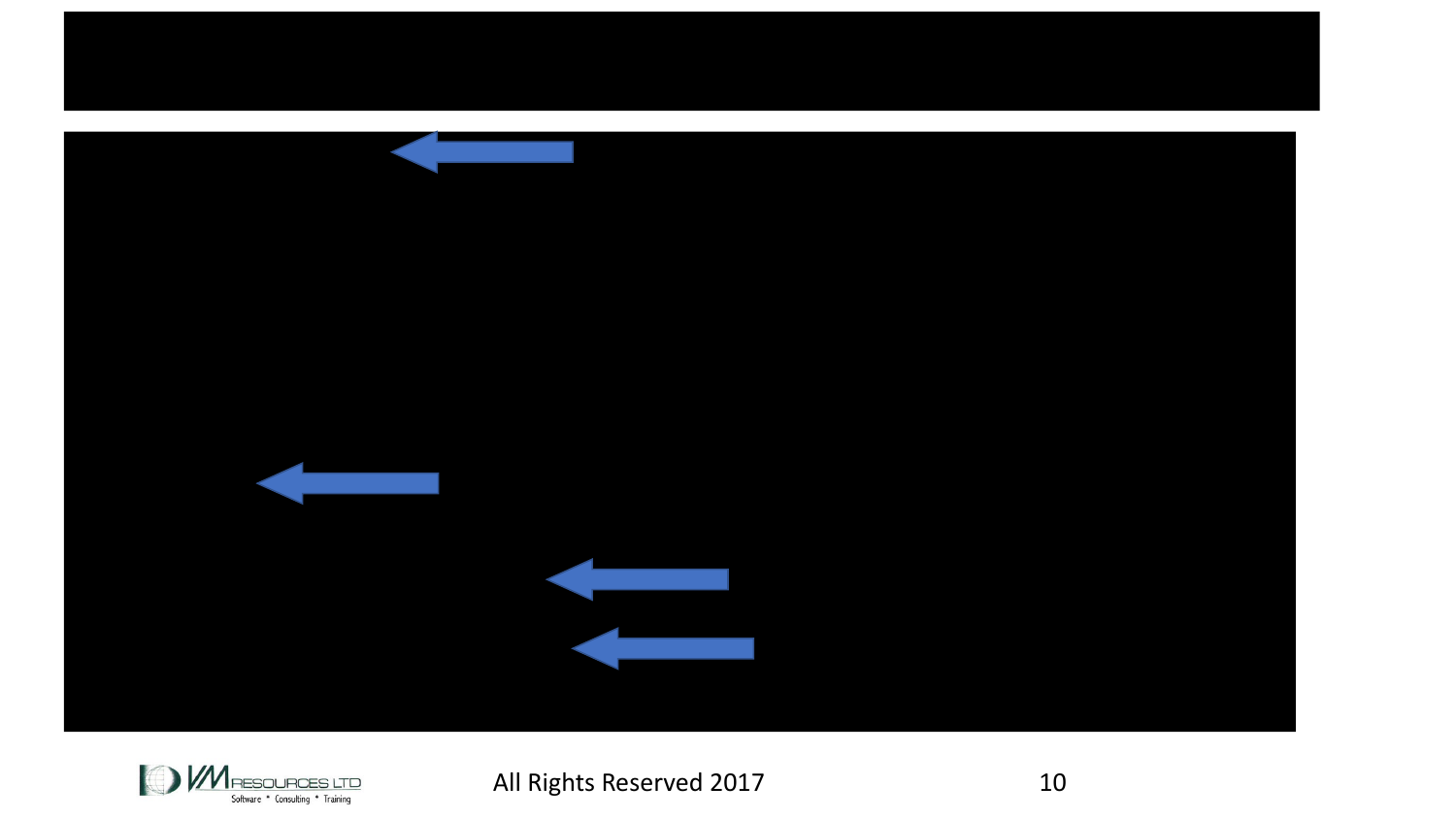

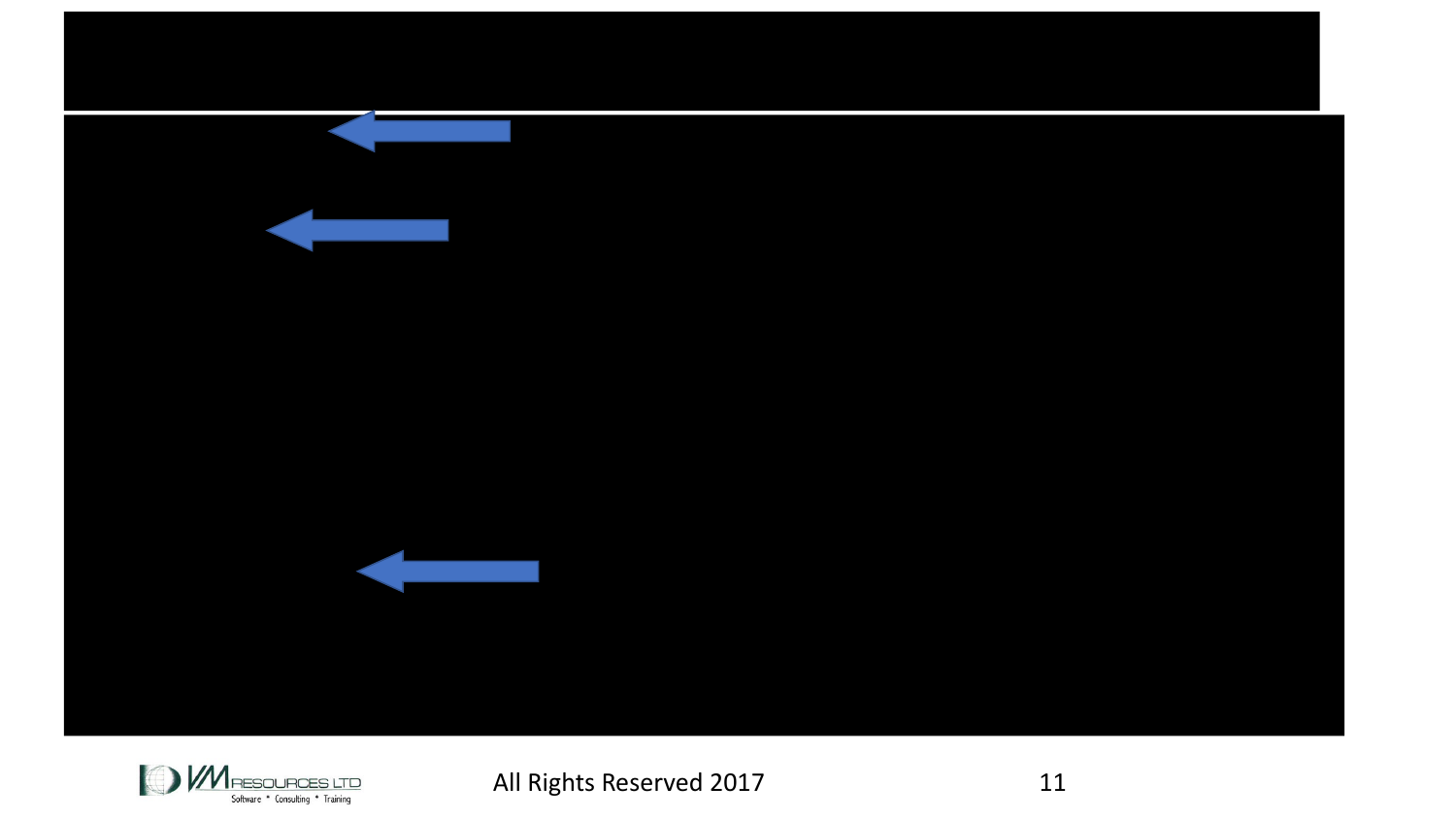



# Works within a z/VM system…not cluster dependent

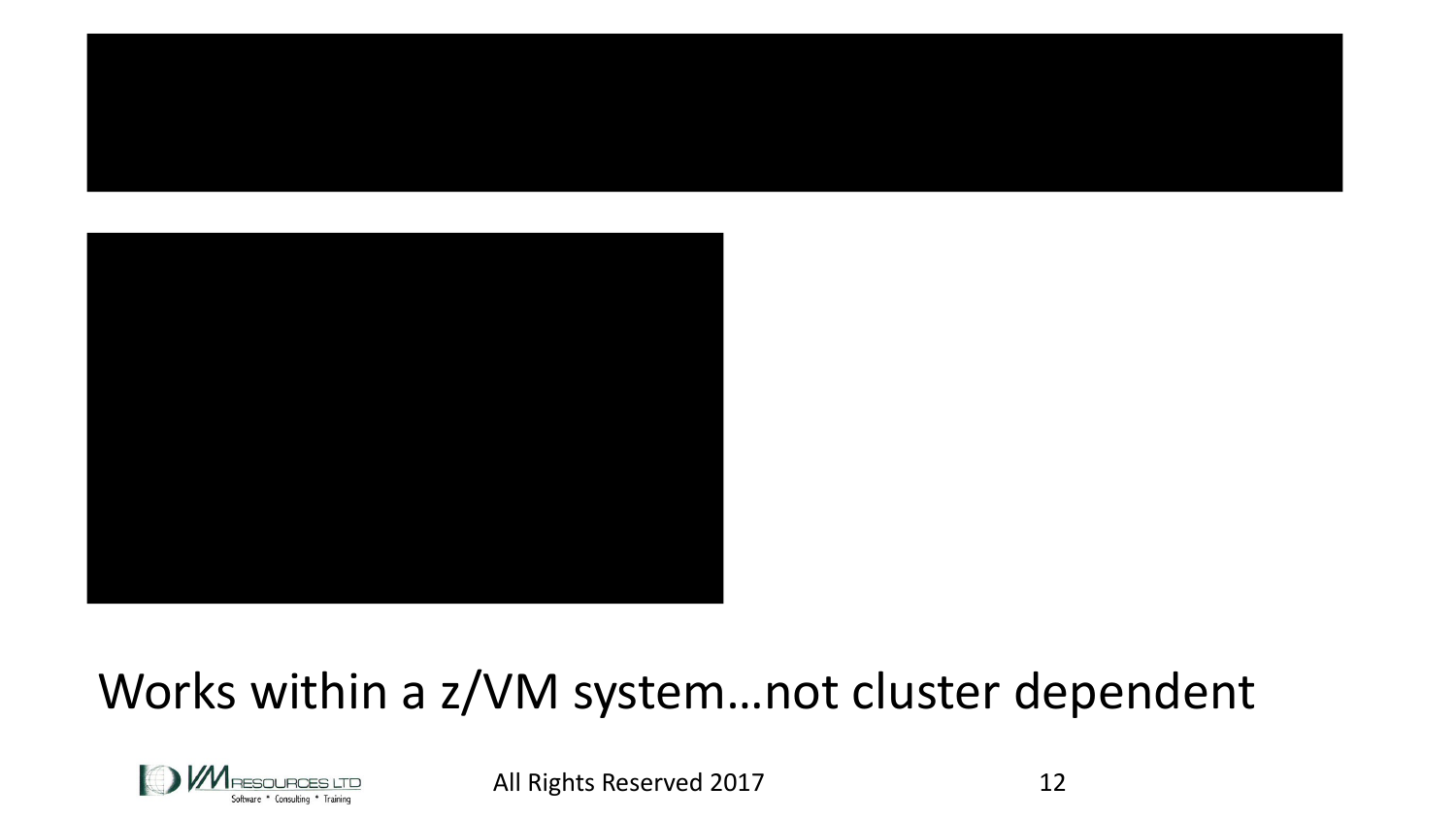- Use the IMBED –SYSTEM- statement (imbeds a CONFIG file that matches the SYSTEM name.
- The RDEV operand in CP\_OWNED.
- Rotate OSA devices in network configuration. Forces balanced network I/O.
- Use the MIF id in MACPREFIX. In a multi-cluster environment assures a unique MAC address.

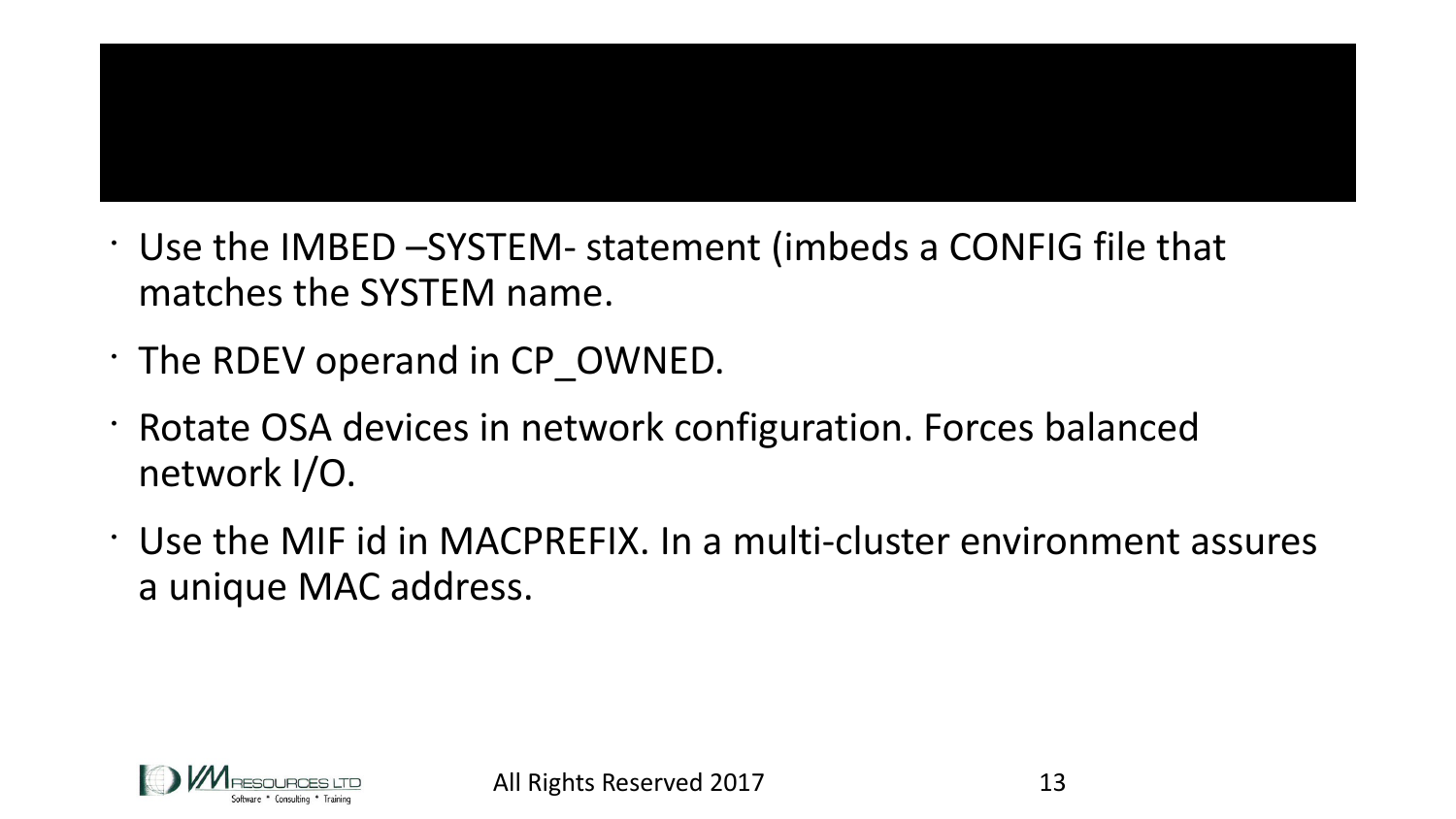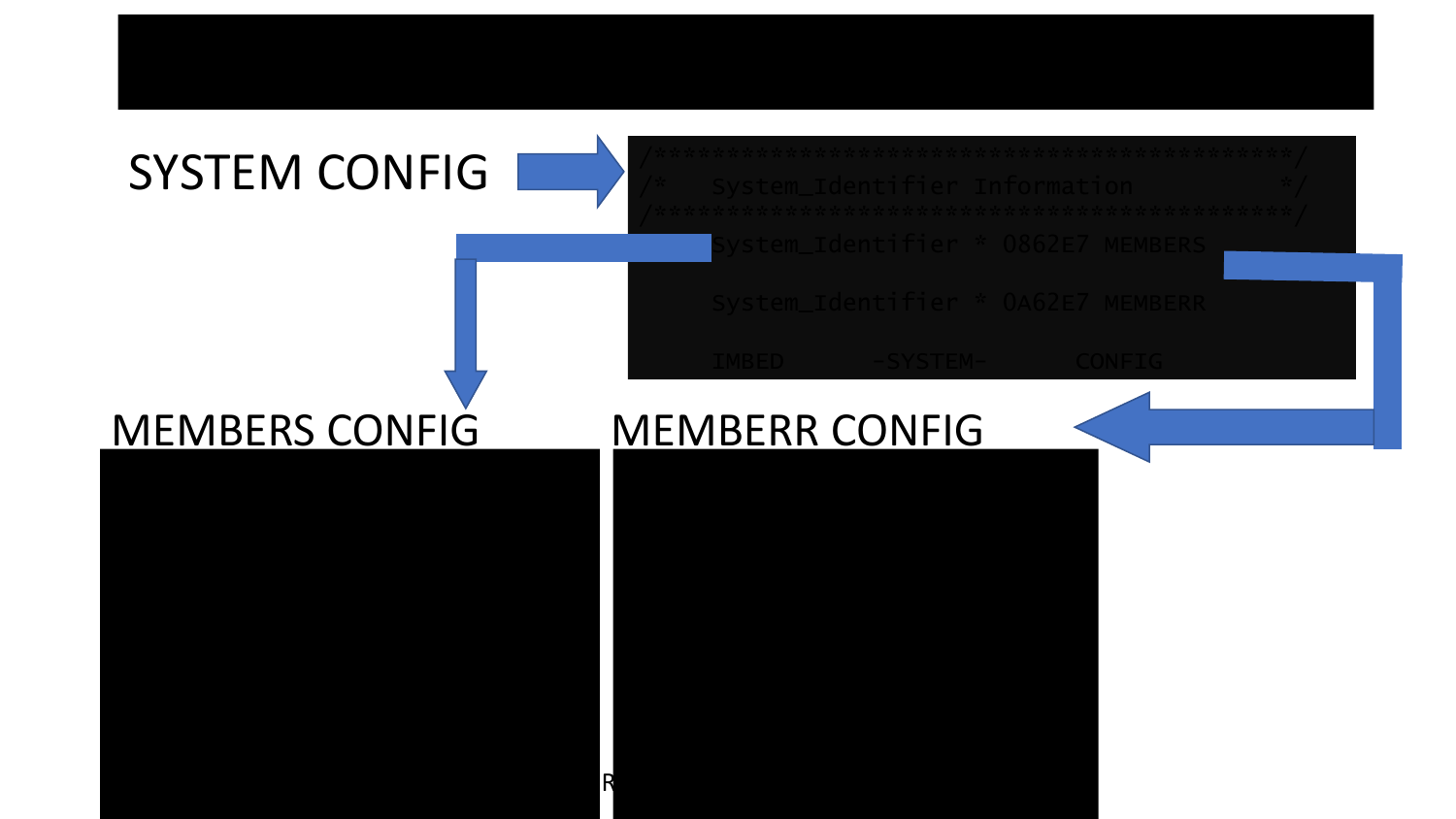

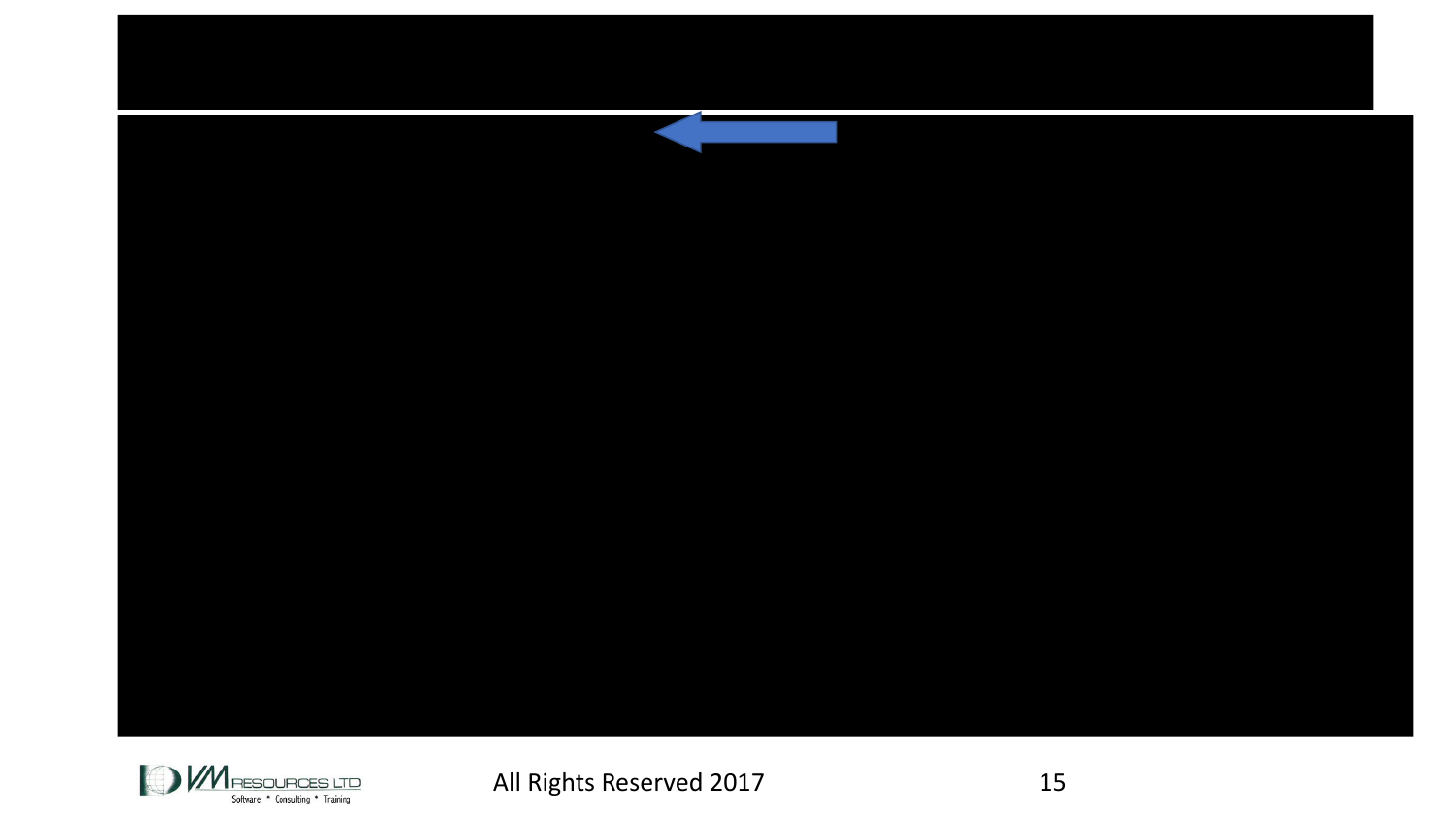

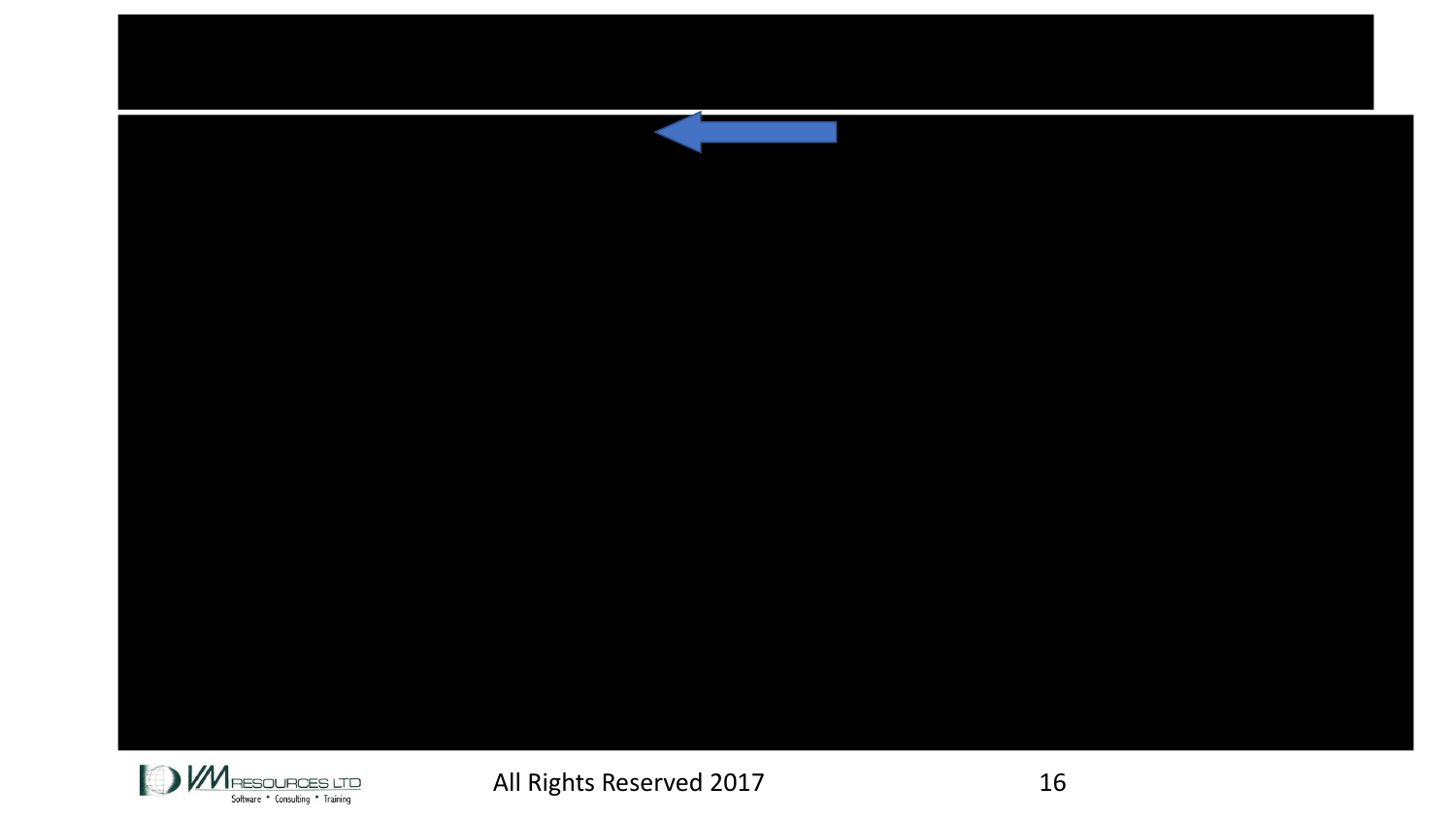

- Just in case there are duplicate labels. But…never do that!
- Corroborate with DEVICES statement
- I like that it is self documenting.

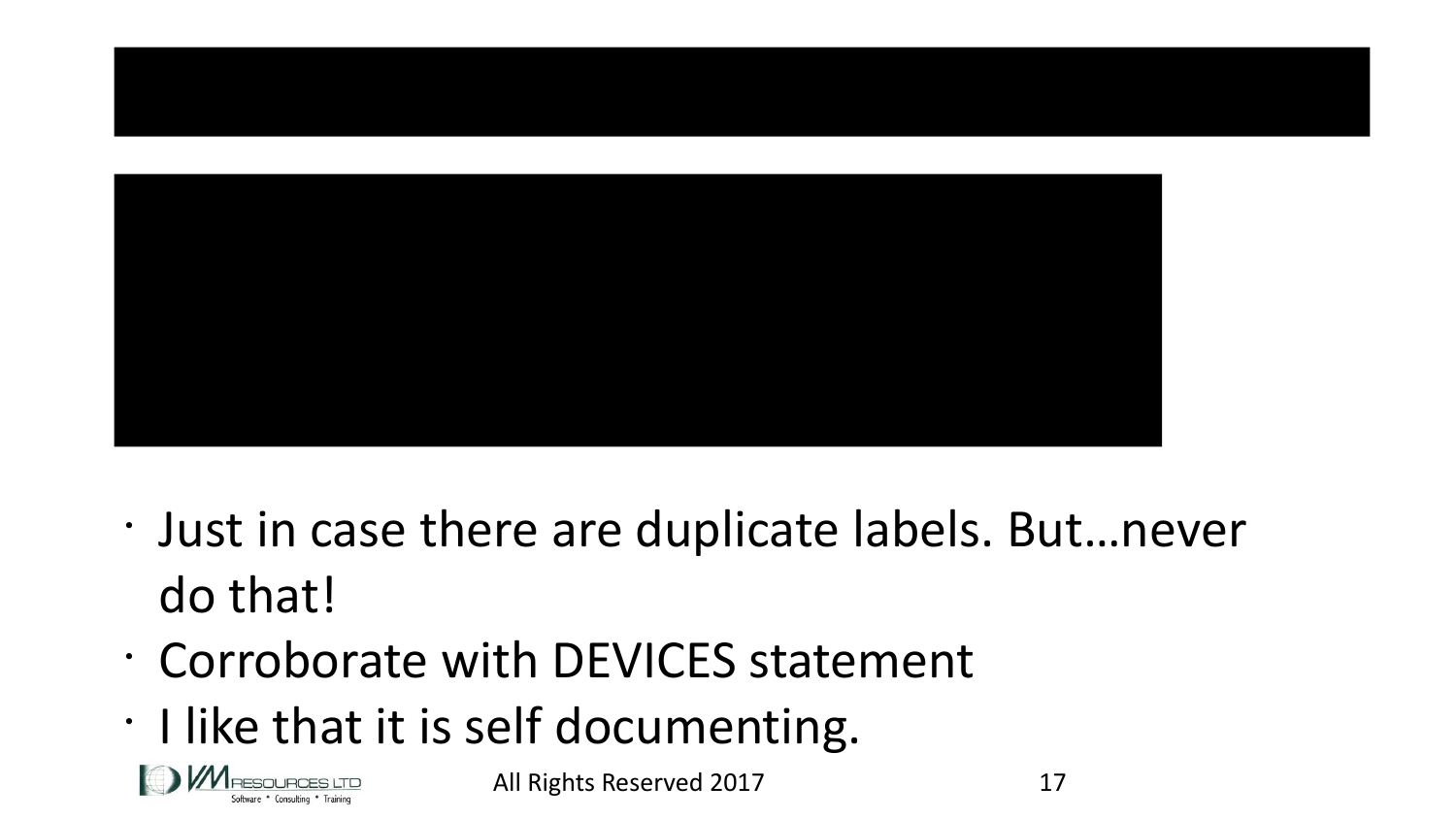# DASD 5421 CP OWNED VTPCMA 28



DASD 5421 CP OWNED VTPCMA 43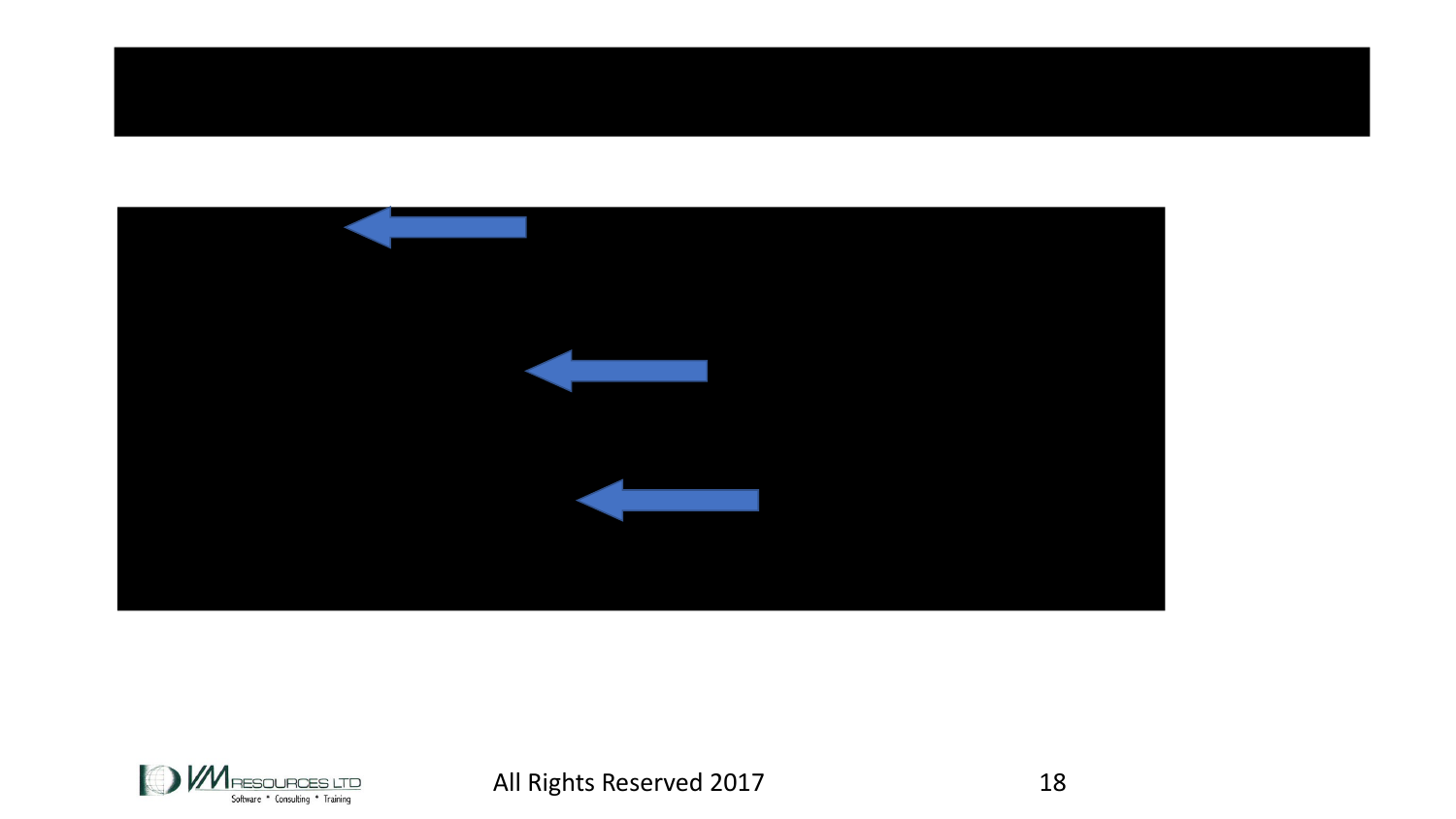

- Security Concerns Disallow
- New boxes absent working OSA
- New data centres
- Client deliveries



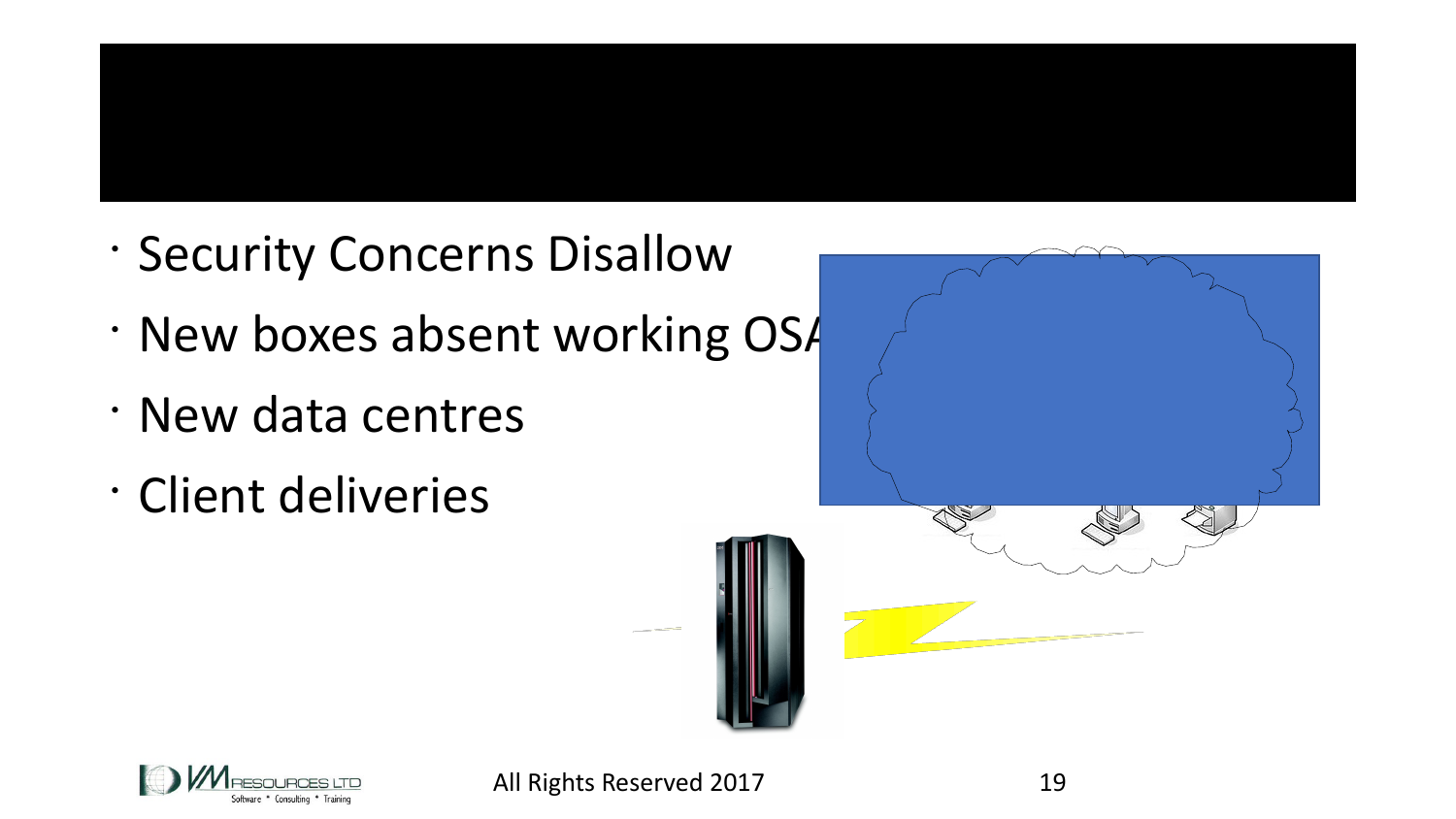

# • Tools

- DDR2CMSX (VM download page)
- VMARC (VM download page)
- FTP (workstatic







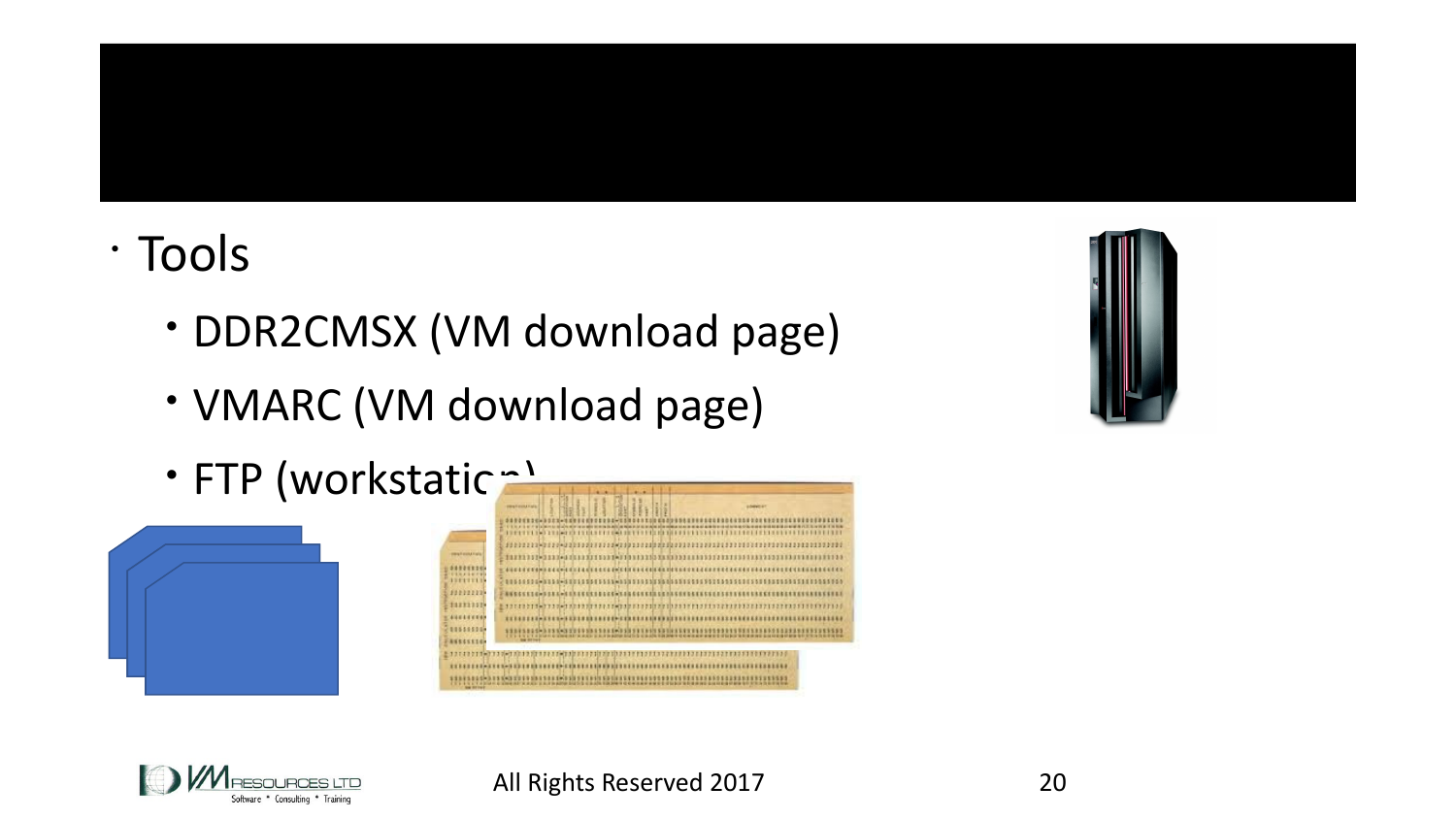

## **Techniques**

Large staging CMS MDISKs on Both Sides

DDR2CMSX DUMP MDISK to staging disk

VMARC PACK the DDR Output (F/80)

Use desktop FTP to get file

Copy to clean USB Stick or External Drive

Even thinking of using DVD

Move to desktop on target then FTP put CMS staging disk on target

VMARC UNPK